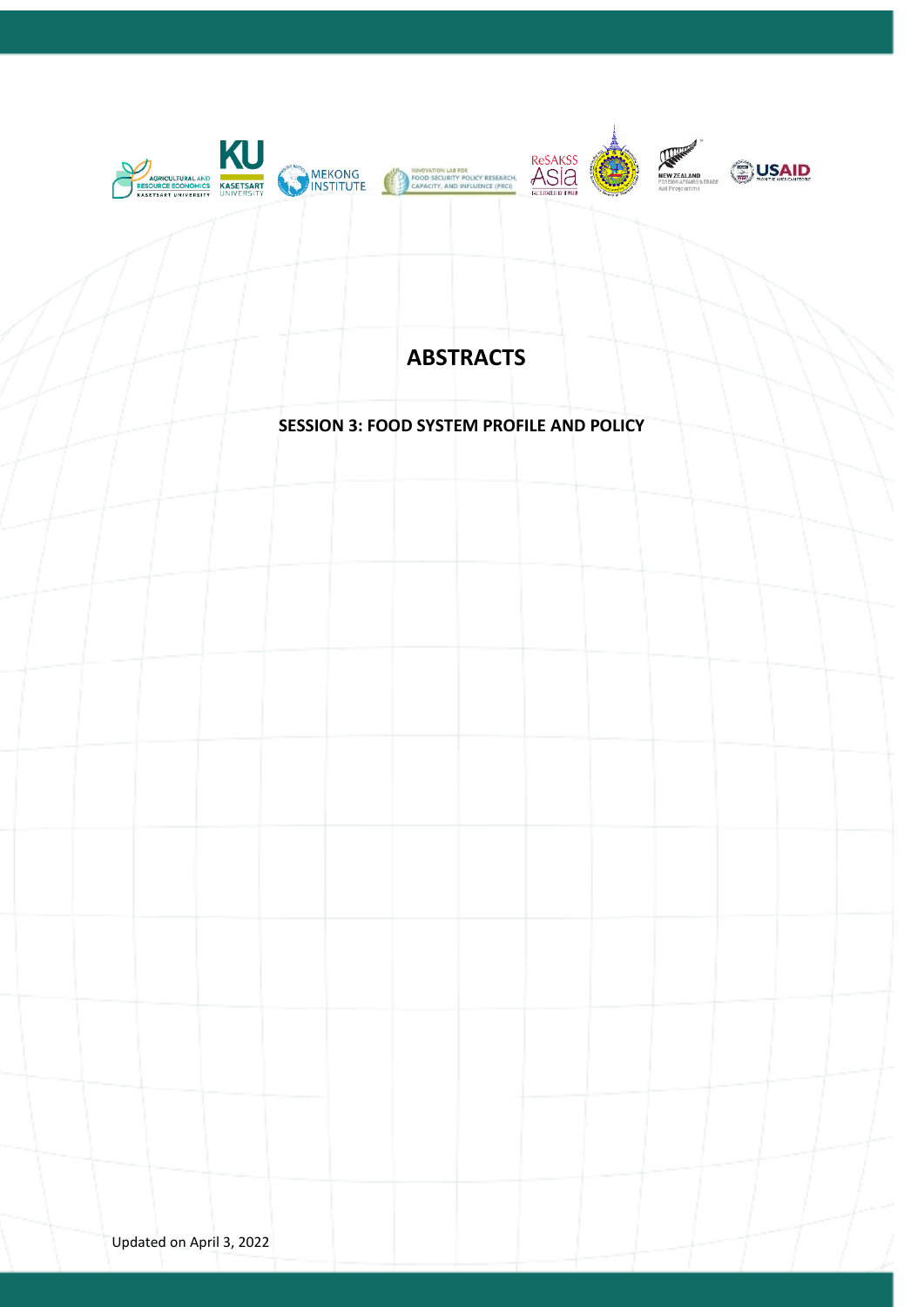## **3.1 Specialization, scale, and spillovers in southeast asia's transforming food systems**

## Belton, Benjamin *Michigan State University*

Literature on agricultural development often invokes an implicit bimodal model that contrasts smallholder farming with industrial agriculture. Smallholder farms are often assumed to be uniformly 'traditional', and poorly integrated into markets, while large farms are often assumed to be 'modern' and technologically sophisticated. This bimodal model is poorly representative of contemporary realities in Southeast Asia. Drawing on examples from Myanmar, we contend that a large portion of agricultural output originates from a continuum of intermediate farms that are neither 'traditional smallholder', nor 'modern industrial'. These can be characterised as falling into two broad and partially overlapping groups: (1) Smallholder farms producing grains and other staples that are already deeply integrated into multiple factor markets. Such farms are fragmenting over time but have proven persistent and are increasingly maintained through non-farm livelihood diversification. (2) Small- and medium-scale farms specializing in increasingly sophisticated cultivation for sale of higher value crops, including fish, poultry, and fruits. Specialized small- and medium-scale farms have emerged as part of diversification and investment strategies pursued by smallholders, wealthier rural households, and middle-class non-farm households, in response to opportunities presented by growing demand from domestic and some export markets. Specialised farms tend to be highly spatially clustered, creating concentrated localised demand for labour, goods, and services, leading to the proliferation of SMEs upstream and downstream of the farm. They may also make significant contributions to food and nutrition security by increasing the availability and accessibility of diverse foods in domestic markets.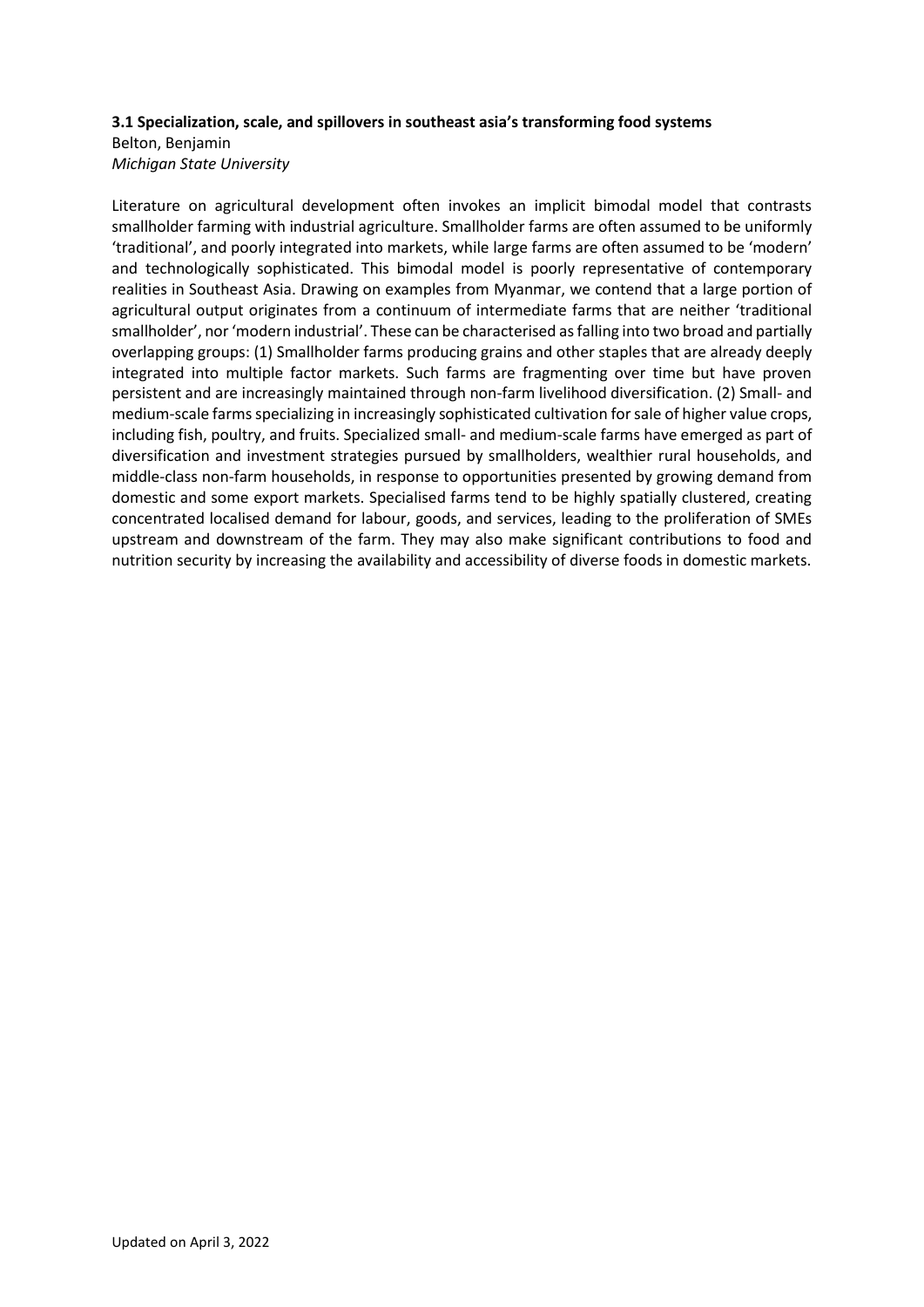## **3.2 Differences in impact on sustainability-based supply chain certification on nucleus and plasma tea plantations (Case Study in Tea Plantations in Central Java - Indonesia)**

Adi Djoko Guritno, Rosa Amalia, Megita Ryanjani Tanuputri *Department of Agroindustrial Technology, Faculty of Agricultural Technology, Universitas Gadjah Mada, Indonesia* 

Tea (Camellia sinensis) is one of the important commodities that shows a fairly positive development trend at the end consumer level for both domestic and global markets. Tea in Indonesia has been developed since 1826 and has become part of the national economy for both nucleus plantations (owned by the government and private) and plasma plantations (owned by the people). Tea products in Indonesia have become part of the global supply chain so that global certification treatment is also implemented from the plantation level, industry to the finished product. The Covid-19 situation forced the tea business to slightly change their orientation due to a decline in tea demand or other reasons that reduced the volume of production produced.

This study aims to compare the impact of environmental certification on tea plantations (nucleus and plasma) so that a policy suggestion can be obtained as the final result. Several aspects that want to be known in this research are: (1) identifying aspects of supply chain sustainability in the plantation industry; (2) understanding the parties involved and benefiting in the supply chain sustainability scheme; (3) provide proposals for improvement of supply chain sustainability schemes that are fair to actors. This research was conducted in 3 districts of central tea plantations in Central Java Province, namely: Banjarnegara, Pekalongan and Batang. The number of respondents involved were: 75 tea farmers, 14 tea company employees, 2 global certifiers, 2 district-level policy makers, and 3 tea traders. Too many small tea farmers, and even plantation owners, accept very low prices for their crops despite the huge global demand for them. The tea trade has narrow margins, so many farmers and producer groups cannot afford to invest in sustainability. On the other hand, high tea production has attracted multinational companies to enter the Indonesian tea business. With large capital, multinational companies hold more power to influence the entire supply chain in the tea sector. This global supply chain of tea commodities plays an important role in the development of the tea industry and trade. For this reason, it is necessary to examine whether the role of global environmental certification is important in maintaining the stability of the tea business, both in terms of its impact on core and plasma tea plantations. In addition, it will also be tested whether understanding the benefits of certification for each supply chain actor is important as a basis for willingness to apply this certification standard.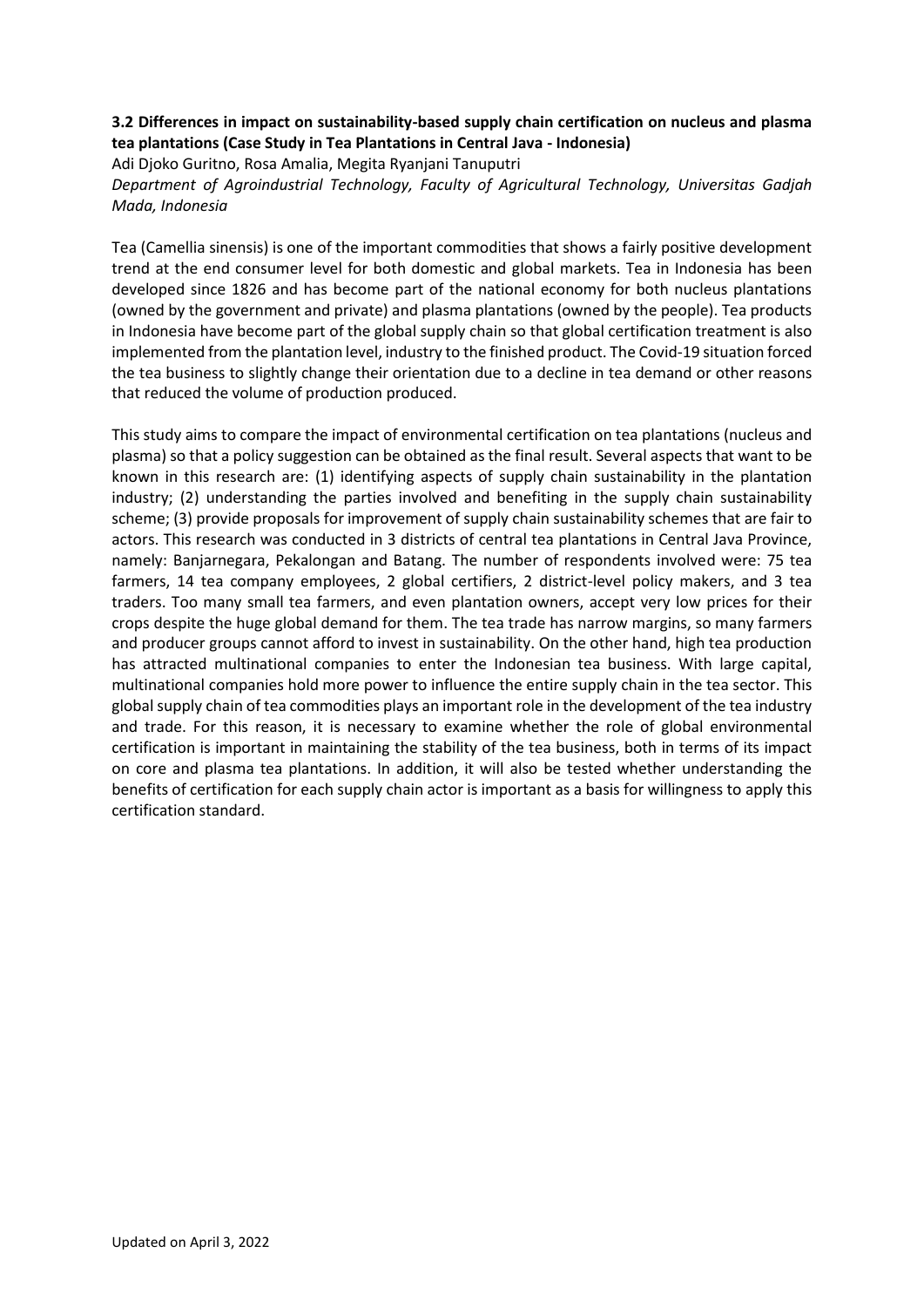## **3.3 Food Systems Profile - Along a rural-urban transect in North Vietnam**

Tuyen Huynh et al. *Country Coordinator of CGIAR Research Program on Agriculture for Nutrition and Health (A4NH) Program in Vietnam, Senior Research Associate, The Alliance of Bioversity International and CIAT*

Using data collected from a cross-sectional study in Moc Chau, Dong Anh and Cau Giay districts in Vietnam, this report aims to elucidate specific components of local Vietnamese food systems along a rural to urban transect focusing specifically on (i) diets, (ii) nutrition status (anthropometry), (iii) consumer behavior, (iv) food environment, and (v) food flows. The results are summarized as below:

Diets: Diet Diversity Score of urban and peri-urban women, men and children under five were significantly higher than rural women, men and children under five. The percentage of urban and peri-urban women and men reaching Minimum Dietary Diversity was significantly higher than that of rural women and men, while the percentage of children in urban areas reaching Minimum Dietary Diversity was significantly higher than that of peri-urban and rural children. For children under five, overall, the average food intake for all food groups was significantly higher in the peri-urban and urban sites, except for vegetables. The average intake of vegetables and starchy staples was significantly higher in the rural site, while consumption of dairy, as well as meat, poultry and fish, was significantly lower in the rural site than in the peri-urban and urban sites. For both men and women, the starchy staples group represented the largest portion in diet in all three study sites, following a decreasing gradient from rural to urban, via peri-urban site.

Food flows: Study participants in 3 sites acquired food items from various sources: own production, purchase, gift, and other sources. In general, rural people grew more of their own food, especially starchy staples, while the purchase category was the most popular food source in the urban district. Interestingly, households in the peri-urban site purchased more than 60% of their food. They selfproduced some typical Vietnamese food groups, such as starchy staples.

Environmental footprint: The average dietary greenhouse gas emission per day in the rural site was lower than the values in the peri-urban and urban sites. Beef, pork, and starchy staples were the largest contributors to the carbon footprint of the adult diet, especially in the peri-urban and urban sites. For children under 5, the most two contributors of greenhouse gas emission were dairy and starchy staples.

Nutritional Status: For children under five years of age, the urban-rural gradient was a significant predictor of stunting. Similarly, our result shows a significantly higher proportion of underweight among rural children compared to those in urban or peri-urban areas. Wasting was 3.5 times more prevalent in children in the rural site than that in urban areas. In contrast, the proportions of overweight and obesity in children in urban and peri-urban areas were higher than that in the rural area. The proportion of underweight in adults was about two times higher in rural or peri-urban areas than in urban areas. In contrast, the prevalence of adult overweight was higher in the urban site than in peri-urban or rural sites.

Consumer behavior: The five food groups that were most commonly consumed by the households in the past 7 days across the three sites were starchy staples; meat, poultry and fish; condiments and seasonings; vitamin A – rich dark green leafy vegetables; and other vegetables. Households in rural areas consistently had a lower consumption across different food groups than those in urban and peri-urban areas. Roughly 20% fewer rural households consumed pulses and dairy products than households in urban and peri-urban areas. To a lesser degree (10 to 15% of difference), this was also the case for the consumption of eggs, oils and fats. Food safety and healthiness were the most important factors for consumers' food choice, and they were equally important for all households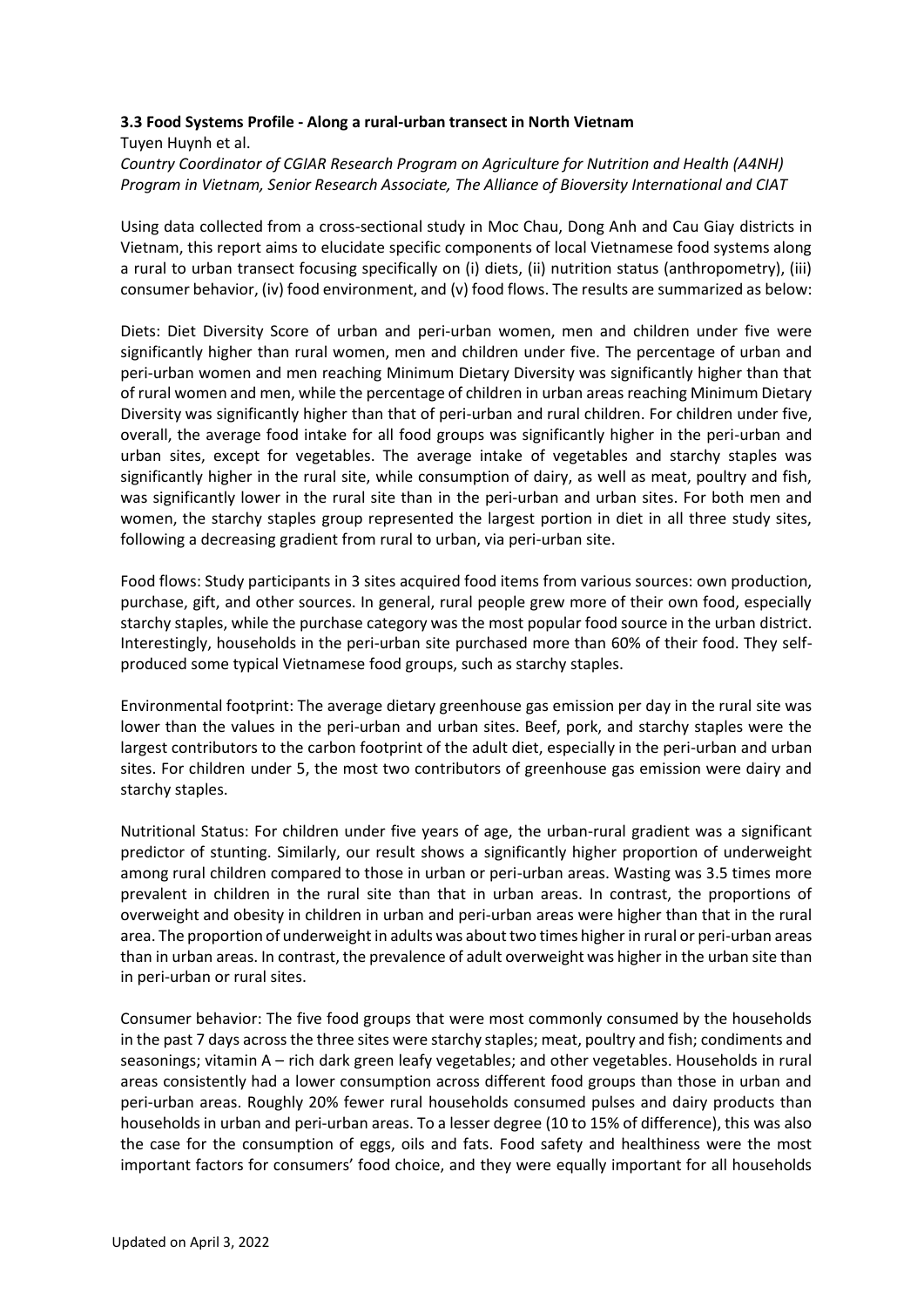regardless of locations. Consumers in urban areas often went to a wider variety of retail outlets to make their food purchases, while rural consumers relied more on traditional markets, hence not much outlet diversity. Yet, our results showed that across all the areas, traditional food outlets like street markets were the most common points of food purchase. Nutrition knowledge was limited in all areas, yet participants in rural areas had a significantly lower score than the urban and peri-urban areas. Urban consumers usually preferred branded/packaged products, and shopped more in modern outlets, used food labels more than their peri-urban and rural counterparts. Paradoxically, out of those food label users, only a small percentage of them understood the information on the labels. Consumers in rural areas were more concerned about food safety than those in urban and peri-urban areas. Regardless of region, most consumers were concerned about food safety sold at traditional markets (formal and informal), while these markets remained the typical food outlets for all consumers. The number of urban and peri-urban household members eating away from home was roughly five times higher than rural household members. There was no significant difference between urban and peri-urban households.Our picture of food environment more closely resembled a typical emerging economy with specific features such as non-market food sources (e.g., own production and food transfers) in peri-urban and rural areas, and the dominance of the informal retail sector across all three areas. The urban site enjoyed the highest availability and variety of food destinations.

In sum, these results are important for building food systems that can be integrated into policies and programs to improve nutritional outcomes through improved diets, food environment and consumer behaviors.

This research has been conducted under the umbrella of and with the financial support of the CGIAR Research Program on Agriculture for Nutrition and Health (A4NH), which is implemented with support from the CGIAR Fund Donors and through a bilateral funding agreement with IFPRI. For details, please visit https://a4nh.cgiar.org/partners/donors/.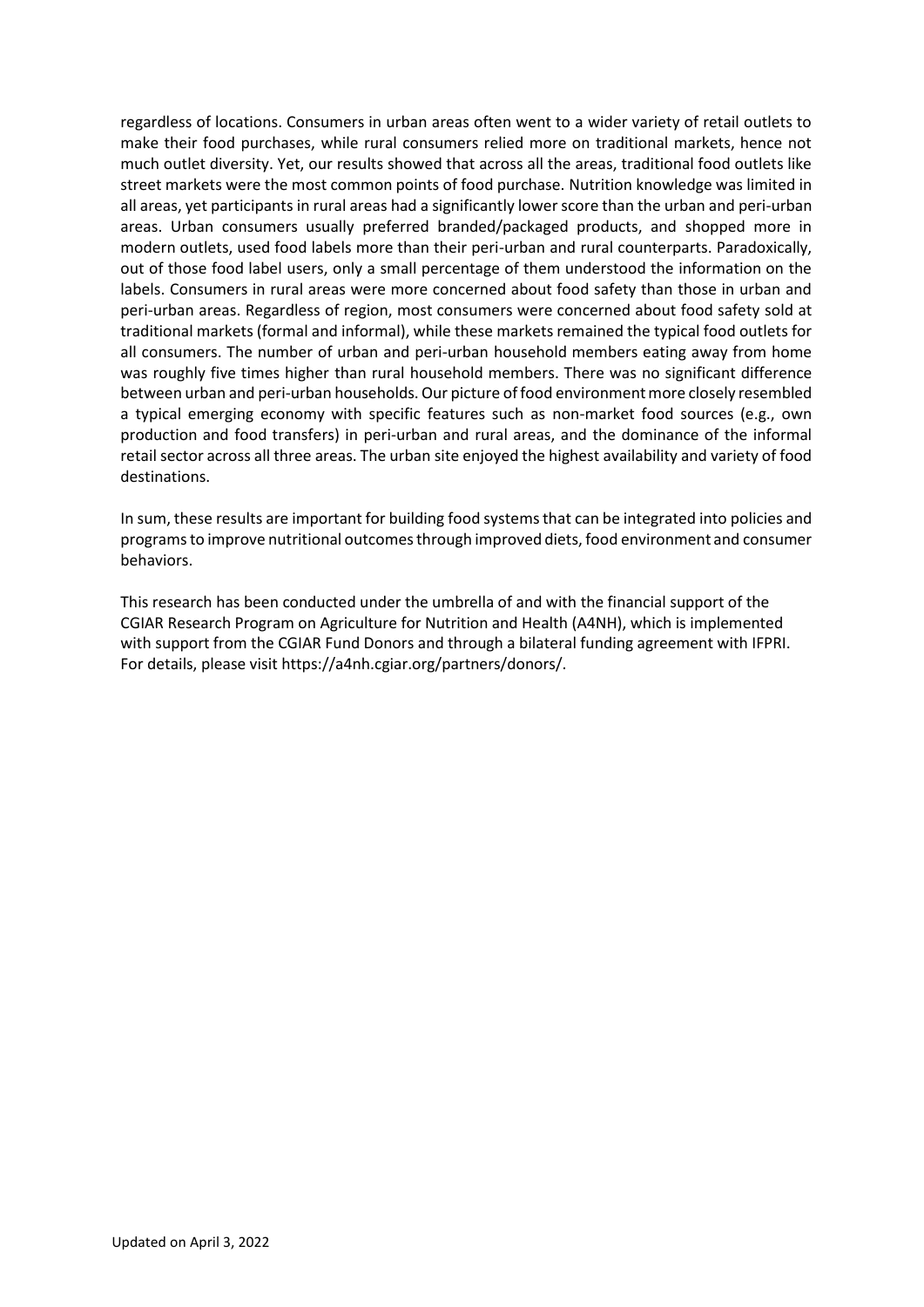## **3.4 Vietnam's Food System: The Characteristics, Challenges and Opportunities**

Assoc. Pr. Dr. Dao The Anh *Vice President of Vietnam Academy of Agricultural Sciences (VAAS)*

Vietnam is now an increasingly important producer of food and food security for domestic and global markets. Agricultural intensification and innovation have increased yields, production areas and output of key domestic and export food crops over the last twenty years. There have also been remarkable reductions in poverty rates, and the prevalence of malnutrition, micronutrient deficiencies and stunting nationally since 1990. But there were numerous risks, shocks and stresses that increasingly impact the food system, and represent a direct threat to future food security, economic growth, resource condition and livelihoods, particularly of vulnerable groups. Whilst the food system has demonstrated extraordinary resilience during the COVID-19 pandemic the interconnected impacts of climate change (e.g. saltwater intrusion and increasing temperatures) and more frequent extreme and severe weather events and natural disasters including flooding, droughts, typhoons and landslides were identified as critical issues, particularly in high risk areas. However other important risks were identified such as transboundary diseases and pandemics, resource degradation (land, inland waterways, and marine environments), market volatility and political unrest. About food nutrition security, three main themes emerged in relation to access to safe and nutrition foods, and sustainable diets and consumption patterns.

The structure of food value chains in Vietnam which are dominated by hundreds of thousands, if not millions of smallholder farmers and input supply, trading, processing, wholesaling, and retailing businesses. Farmers and business are arranged in highly fragmented, complex value chains, often with weak linkages to markets or other actors in the chain. The increasingly intensive small-scale production systems also put mounting pressure on the environment and natural resources. The major challenge here is how can farmers and MSMEs be supported and enabled to implement necessary investments, innovations and technology adoption in these areas required to be both sustainable and competitive over the long term. An identification a range of cross-cutting initiatives and opportunities that are necessary for Vietnam's food system transformation toward sustainability.